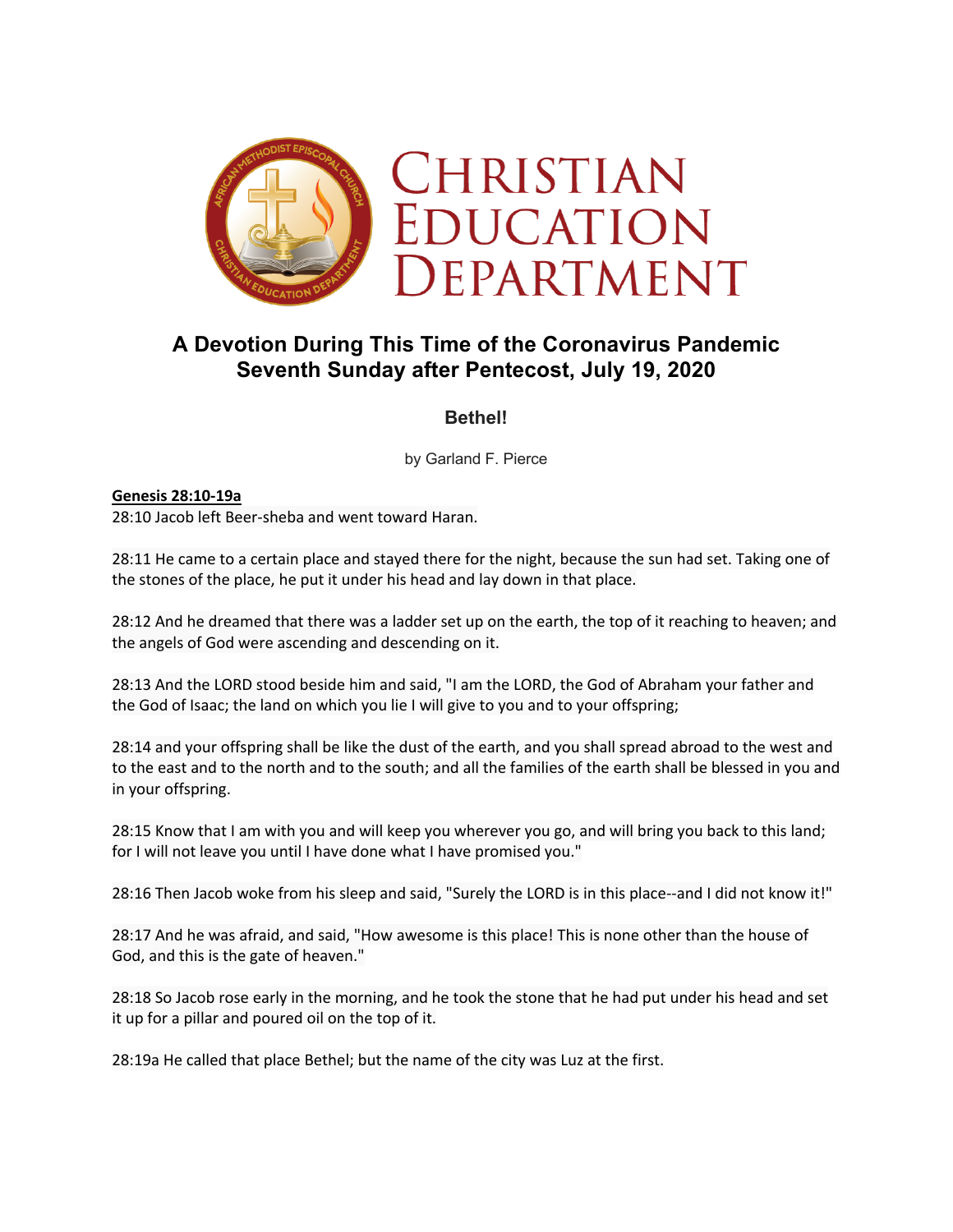Jacob is in transition, leaving home in search of his future. Isaac has blessed him and sent him in search of a wife from Rebekah's people. Jacob is alone, leaving the familiar and traveling the unfamiliar. He grows tired, finds a stone for his pillow, and sleeps.

No four walls or a roof, no doors or windows, yet that night a house came into being. This house has no walls but a stone, no roof, but a ladder extending to heaven, no doors, but a way forward, no windows, but a profound promise. Jacob's dream revealed to him the glory of God as well as God's incredible and inconceivable promise. A place that had been unfamiliar has now been revealed as holy. Jacob declares, "Surely the LORD is in this place--and I did not know it!" Awestruck, he says, "How awesome is this place! This is none other than the house of God, and this is the gate of heaven." Early in the morning he rises, takes his stone pillow, placing it on a pillar, anoints it with oil, and calls that place, Bethel, the house of God.

Bethel is the place where God shows up, the place where God's promises are proclaimed. God's promise to Jacob was reminiscent of God's promise to Jacob's grandfather, Abraham—land for possession, descendants too numerous to count, and God's abiding presence. Bethel is the place of God's presence and God's promise.

In this moment when so many grieve our inability to gather in our Bethels by that name or some other and when it remains unclear in so many areas just how and when we will safely gather in person again, Jacob's naming is good news. The history and even the expansion of the African Methodist Episcopal Church follow in the tradition of Jacob's proclamation. Wherever God is, we call that place Bethel. Wherever God's presence is felt and God's promise is proclaimed is the house of God. There really are no architectural requirements. Bethel is an old blacksmith shop where sable sons and daughters could worship God in spirit and truth and do so unapologetically and unashamedly, hearing the promise that whom the savior sets free is truly free indeed. Bethel is the hush harbors where enslaved Africans danced the ring shout, praying and planning for freedom. Bethel is the clearings in rural Africa and India where humble Christians gather and bring God their best and their all, singing, "Praise God from whom all blessing flow" in their mother tongues and heart languages. Bethel can be found in the streets of protest where faithful declare that "Black Lives Matter!" Even still, Bethel is when we gather virtually and declare, "I was glad when they said unto me, 'Let us go to the house of the Lord!' Our feet shall stand within thy gates, O Jerusalem." Bethel is where we hear the promise anew that is akin to the promises our fore parents heard, "This too shall pass!" "It shall be well!" "Know that I am with you and will keep you wherever you go…"

**TALK:** Take a moment to be silent, reflect, and share (write down)—How will you open yourself up to God even in unexpected places? What will your next faithful step be?

**PRAY:**

God of our fathers and mothers of all the generations who have come before us holy is Your name.

We come in Your presence with praise and thanksgiving for the faithful love You have shown toward Your people, for the many blessings You have given to us. Your promises are eternal,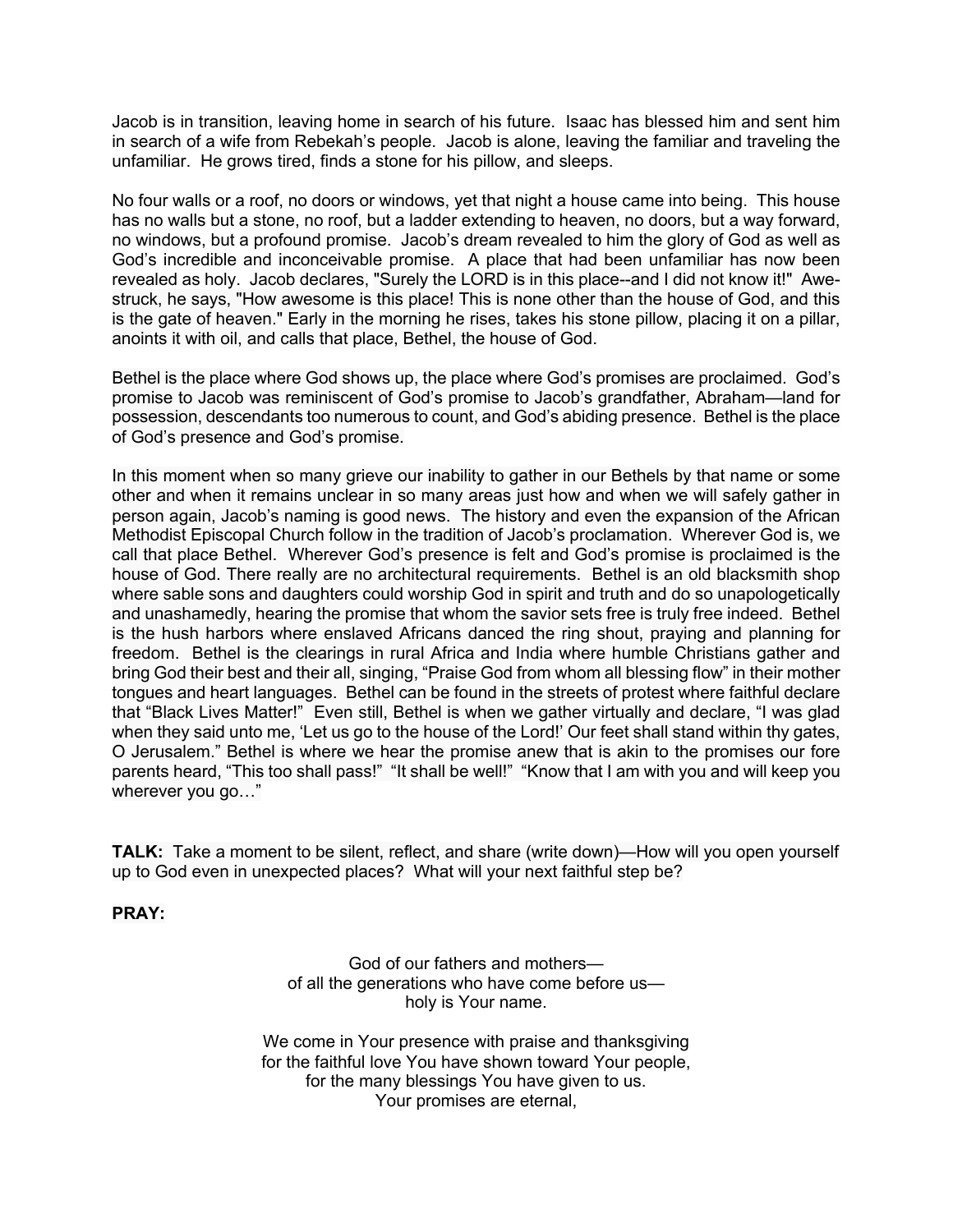and they are backed by the honor of Your name.

Thank you for Your faithful presence among us, even when we are not fully aware of it. Continue to reveal Yourself to us. Open our eyes to see You here among us; open our ears to hear Your Word. For surely, You are with us in this place.

> In the name of Jesus Christ, we pray. Amen.

*adapted from https://re-worship.blogspot.com/2011/07/opening-prayer-genesis-28.html*

### **ACT:**

1. Based on your answers regarding opening up yourself to God in unexpected places, come up with a plan and start taking your next faithful steps.

2. See also the activity that accompanies this devotion.

3. Revisit the Psalm 23 Challenge first issued as part of the March 22, 2020 set of resources.

#### **Song:**

#### We Are Climbing Jacob's Ladder AMEC Hymnal, #363

- 1. We are climb-ing Ja-cob's lad-der, We are climb-ing Ja-cob's ladder We are climb-ing Ja-cob's ladder, Sol-diers of the cross.
- 2. Ev-ery round goes high-er, high-er, Ev-ery round goes high-er, high-er Ev-ery round goes high-er, high-er, Sol-diers of the cross.
- *3.* Sin-ner, do you love my Je-sus? Sin-ner, do you love my Je-sus? Sin-ner, do you love my Je-sus? Sol-diers of the cross.
- 4. If you love Him, why not serve Him? If you love Him, why not serve Him? If you love Him, why not serve Him? Sol-diers of the cross.
- 5. We are climb-ing high-er, high-er. We are climb-ing, high-er, high-er. We are climb-ing high-er, high-er. Sol-diers of the cross.